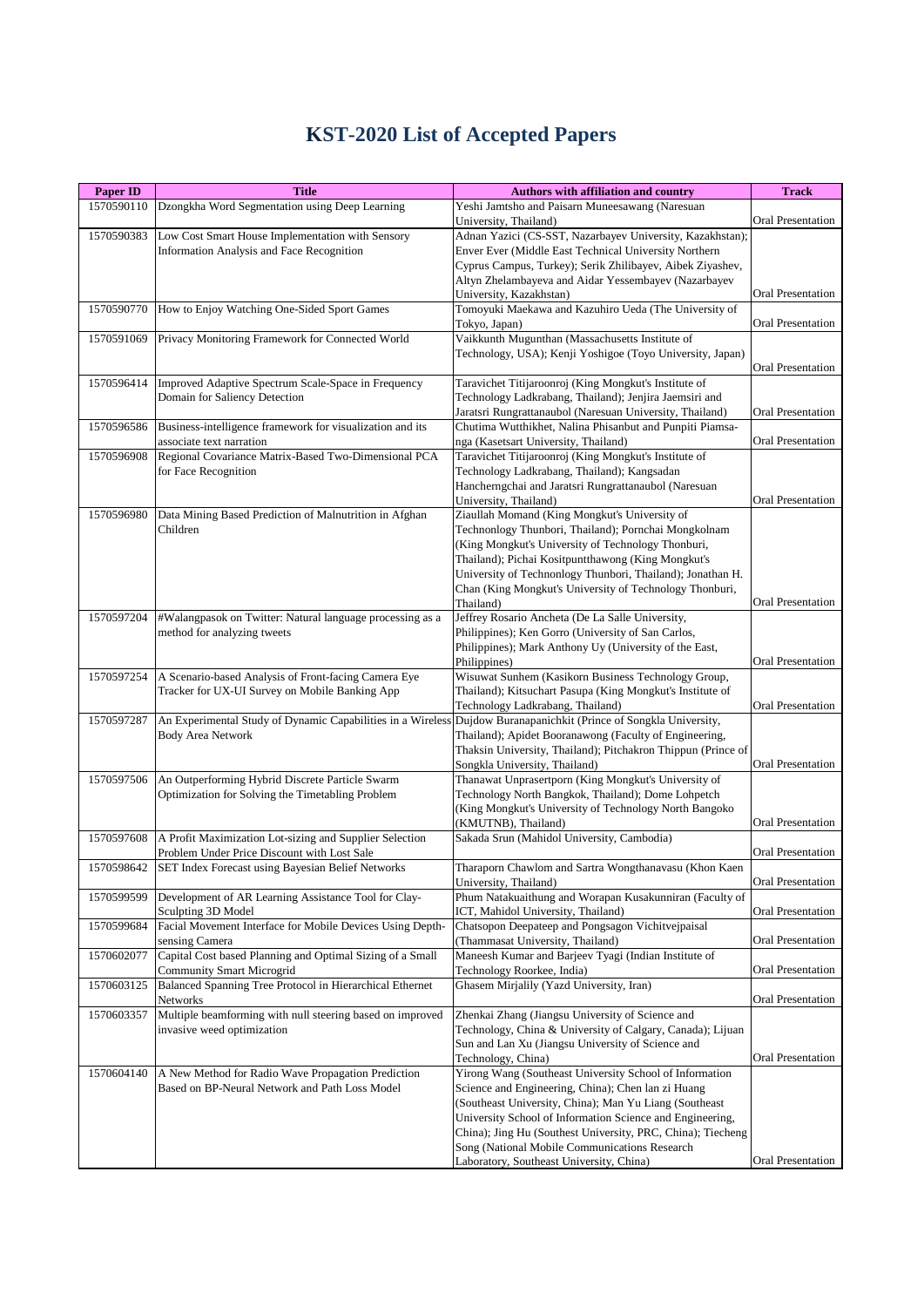| 1570604345 | Evaluation of Physical Exercise for Osteoarthritis of the Knee<br>through Image Processing Technique                        | Theekapun Charoenpong (Srinakharinwirot University,<br>Thailand); Supiya Charoensiriwath (National Electronics and     |                          |
|------------|-----------------------------------------------------------------------------------------------------------------------------|------------------------------------------------------------------------------------------------------------------------|--------------------------|
|            |                                                                                                                             | Computer Technology Center, Thailand); Siriporn Pattamaset                                                             |                          |
| 1570604352 | A Method for Line Detection in Soccer Field by Color of                                                                     | (Srinakharinwirot University, Thailand)<br>Theekapun Charoenpong, Thanaphon Rianthong and                              | Oral Presentation        |
|            | <b>Grass Variation</b>                                                                                                      | Srisupang Thewsuwan (Srinakharinwirot University,                                                                      |                          |
|            |                                                                                                                             | Thailand); Kanjana Pattanaworapan (Bangkok University,<br>Thailand)                                                    | Oral Presentation        |
| 1570604661 | Data Augmentation Based on Multiscale Radon Transform                                                                       | Sorawee Popayorm (Naresuan University, Thailand);                                                                      |                          |
|            | for Seven Segment Display Recognition                                                                                       | Taravichet Titijaroonroj (King Mongkut's Institute of<br>Technology Ladkrabang, Thailand); Thanathorn Phoka and        |                          |
|            |                                                                                                                             | Wansuree Massagram (Naresuan University, Thailand)                                                                     | Oral Presentation        |
| 1570605189 | Detection of Na2S2O4 bleaching agent contaminated in bean<br>sprout using an electronic nose                                | Tanthip Eamsa-ard (Mahidol University, Thailand)                                                                       | Oral Presentation        |
| 1570605346 | A Multi-objective Optimization Approach to Allocate Battery                                                                 | Partha Kayal (National Institute of Technology, Silchar,<br>India)                                                     | <b>Oral Presentation</b> |
| 1570605439 | and Capacitor in Distribution Network<br>5-Beams RF Antenna Solution for Indoor Coverage in                                 | Suzi Seroja Sarnin (University Technology MARA,                                                                        |                          |
|            | Stadium Perak, Malaysia                                                                                                     | Malaysia); Naim Nani Fadzlina (Universiti Teknologi Mara,<br>Malaysia)                                                 | Oral Presentation        |
| 1570605444 | Online Learning in Presence of Concept Drift in streaming<br>data classification                                            | Kanu Goel (Thapar University Patiala, India)                                                                           | Oral Presentation        |
| 1570605450 | Improving Estimation of Conditional Probability for<br>Determining Importance of a Bigram                                   | Toshiki Aoba, Masato Kikuchi, Mitsuo Yoshida and Kyoji<br>Umemura (Toyohashi University of Technology, Japan)          | <b>Oral Presentation</b> |
| 1570605458 | Virtual Private Network Load Balancing Using OSPF Routing                                                                   | Nur Fatin Nadhirah Norazlan, Ruhani Ab. Rahman, Murizah<br>Kassim and Azlina Idris (Universiti Teknologi MARA,         |                          |
|            |                                                                                                                             | Malaysia)                                                                                                              | <b>Oral Presentation</b> |
| 1570605464 | Adaptive Shaping Algorithm on Inbound Internet Traffic<br><b>Using Generalized Pareto Model</b>                             | Murizah Kassim, Azura Ayop, Ruhani Ab. Rahman and<br>Azlina Idris (Universiti Teknologi MARA, Malaysia)                | Oral Presentation        |
| 1570605559 | Resource Balanced Service Chaining in NFV-enabled Inter-                                                                    | Atefeh Khatiri and Ghasem Mirjalily (Yazd University, Iran)                                                            |                          |
| 1570605585 | <b>Datacenter Elastic Optical Networks</b><br>Intelligent Distributed Customer Anticipation Approach for                    | Pochara Sangtunchai (Mahidol University, Thailand);                                                                    | Oral Presentation        |
|            | Taxi Routing Optimization                                                                                                   | Kyoung-Sook Kim and Taehoon Kim (AIST, Japan);                                                                         |                          |
|            |                                                                                                                             | Thanapon Noraset and Suppawong Tuarob (Mahidol<br>University, Thailand)                                                | Oral Presentation        |
| 1570605622 | Real-Time Notification System of Moving Obstacles in                                                                        | Varin Chouvatut (Chiang Mai University, Thailand)                                                                      |                          |
| 1570605658 | Vehicle-Camera Images Using SSD and Safe Zones<br>Implementation of acid concentration model based on                       | Dong Woo Kim and PooGyeon Park (POSTECH, Korea)                                                                        | Oral Presentation        |
| 1570605700 | MSPRNN for a steel pickling process<br>Reduction of PAPR using ANSAC with QC LDPC Coding                                    | Azlina Idris (Universiti Teknologi MARA, Malaysia); Mohd                                                               | Oral Presentation        |
|            | Technique for FOFDMA System                                                                                                 | Syarhan (UITM, Shah Alam, Selangor, Malaysia); Murizah                                                                 |                          |
|            |                                                                                                                             | Kassim and Ruhani Ab. Rahman (Universiti Teknologi<br>MARA, Malaysia)                                                  | Oral Presentation        |
| 1570605707 | Person Verification Using Intra-palm Propagation Signals<br>with A New Phase Spectrum                                       | Kohei Fujita, Yuya Ishimoto and Isao Nakanishi (Tottori<br>University, Japan)                                          | Oral Presentation        |
| 1570605709 | Efficacy of Positional Therapy Prototype for Patients with<br>Positional Obstructive Sleep Apnea                            | Shongpun Lokavee (Materials Science and Engineering<br>Programme, Thailand)                                            | <b>Oral Presentation</b> |
| 1570605773 | Quran and Hadith Text Classification Using Convolutional                                                                    | Irwan Mazlin (Universiti Teknologi MARA, Malaysia); Mohd                                                               |                          |
|            | Neural Network and Support Vector Machine                                                                                   | Izani Bin Mohamed Rawi (Universiti Teknologi MARA &<br>Faculty of Computer and Mathematical Sciences, Malaysia);       |                          |
|            |                                                                                                                             | Mohd Zaki Zakaria (University Technology MARA,                                                                         |                          |
| 1570605872 | Fast Special-Purposed Factoring Algorithm by using Modular                                                                  | Malaysia)<br>Kritsanapong Somsuk (Faculty of Technology, Udonthani                                                     | <b>Oral Presentation</b> |
|            | Multiplication                                                                                                              | Rajabhat Universit, Thailand)                                                                                          | Oral Presentation        |
| 1570605886 | Reasoning Under Uncertainty in Medical Domain                                                                               | Balanand Jha (National Institute of Technology, Patna, India);<br>Kumar Abhishek (NIT Patna, India); Akshay Deepak and |                          |
|            |                                                                                                                             | Ravi Das (National Institute of Technology, Patna, India)                                                              |                          |
| 1570605969 | Anomaly Detection based on GS-OCSVM Classification                                                                          | Kittikun Kittidachanan (Faculty of Science, Chiang Mai                                                                 | Oral Presentation        |
|            |                                                                                                                             | University, Thailand); Phimphaka Taninpong (CMU,                                                                       |                          |
|            |                                                                                                                             | Thailand); Watha Minsan and Donlapark Pornnopparath<br>(Faculty of Science, Chiang Mai University, Thailand)           | Oral Presentation        |
| 1570606246 | A Deep Learning Approach for Monthly Rainfall Prediction<br>over Indian Region                                              | Radhikesh Kumar, Maheshwari Singh and Bishwajit Roy<br>(National Institute of Technology Patna, India)                 | Oral Presentation        |
| 1570606582 | A Smart Trust Based Approach for Sybil Node Detection in<br><b>Online Social Networks</b>                                   | Yashwanth Dasari and Prabhat Kumar (National Institute of<br>Technology Patna, India)                                  | Oral Presentation        |
| 1570608864 | Deduplicaton-aware I/O Buffer Management in the Linux<br>Kernel for Improved I/O Performance                                | Song Jiang (University of Texas, Arlington, USA)                                                                       | Oral Presentation        |
| 1570612750 | Spatial-Musical Association of Response Codes Based on<br><b>Trained Visual Shapes</b>                                      | Qi Jiang and Atsunori Ariga (Hiroshima University, Japan)                                                              | Oral Presentation        |
| 1570612752 | Attractive faces are rewarding irrespective of face category:<br>Motivation in viewing attractive faces in Japanese viewers | Maiko Kobayashi, Koyo Nakamura and Katsumi Watanabe<br>(Waseda University, Japan)                                      | Oral Presentation        |
| 1570612753 | Deciding when to start in 100-m sprints at Athletic World                                                                   | Kae Mukai (University of Tokyo, Japan); Takumi Tanaka                                                                  |                          |
| 1570612755 | Championships<br>Self-initiation of visual object motion has little influence on                                            | (Keio University, Japan); Katsumi Watanabe (Sony, Japan)<br>Hiroyuki Ooishi and Katsumi Watanabe (Waseda University,   | Oral Presentation        |
| 1570612756 | visual mislocalization by auditory stimuli<br>Size-numerosity interaction depends retinal rather than                       | Japan)<br>Saki Takao and Katsumi Watanabe (Waseda University,                                                          | Oral Presentation        |
|            | perceived size                                                                                                              | Japan)                                                                                                                 | Oral Presentation        |